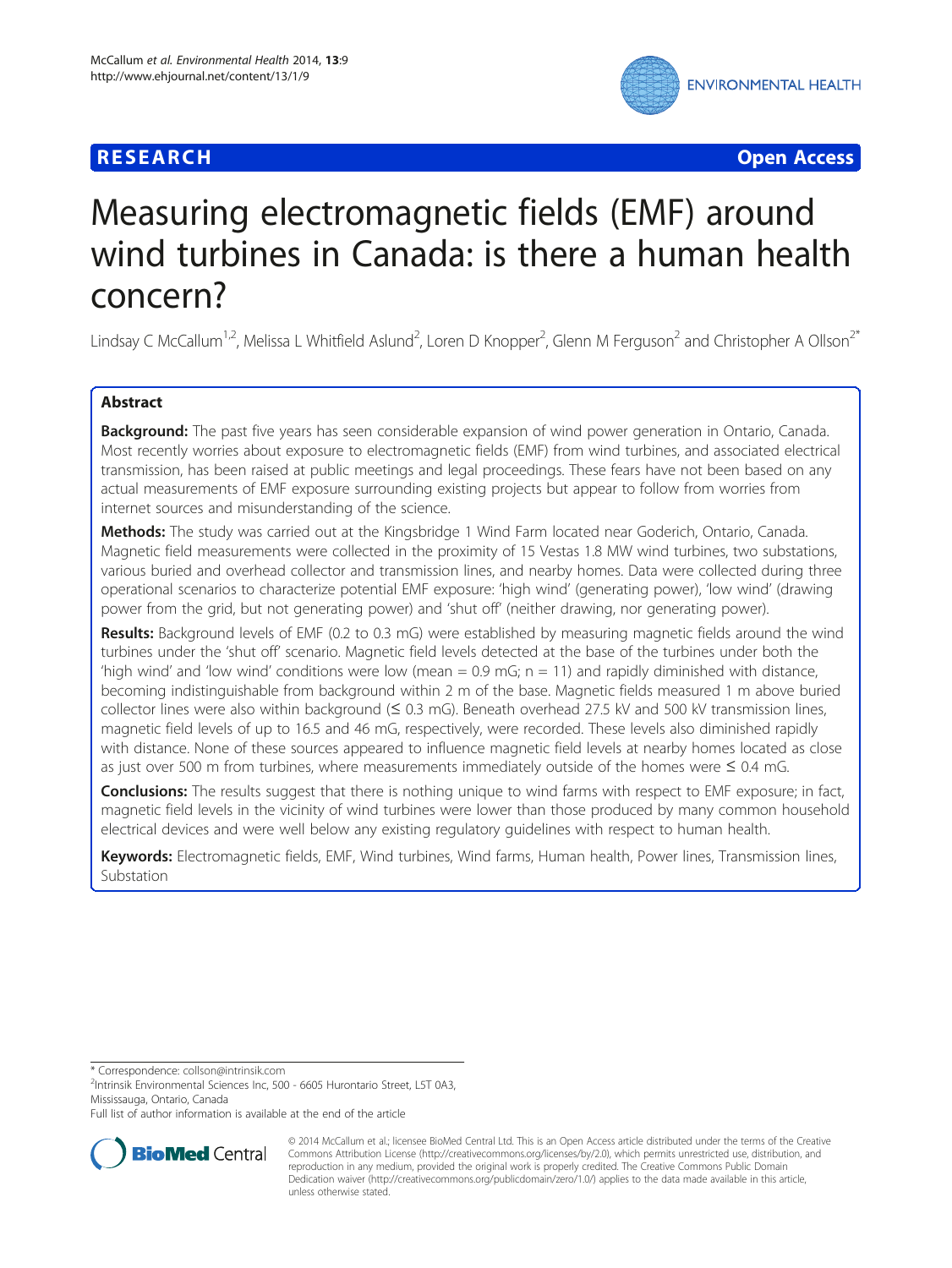## Background

Wind power has been harnessed as a source of electricity around the world for decades and reliance on this form of energy is increasing. Despite its long standing history in other parts of the world, use of wind energy is relatively new in Canada [\[1](#page-6-0)]. While public attitude is generally overwhelmingly in favor of wind energy in the province of Ontario, with polls suggesting that support for wind energy is high (89% 'supported' or 'somewhat supported' wind energy in their region) [[2\]](#page-6-0), this support does not always translate into local acceptance of wind projects. Opposition to local wind projects has been particularly strong in Ontario, where wind turbines are becoming increasingly common in rural areas with over 1,500 MW installed since 2006 and another 2,800 MW expected to be installed by 2015 [[3\]](#page-6-0).

This local opposition has led to a number of legal appeals, via the Environmental Review Tribunal (ERT) process in Ontario, of the Renewable Energy Approvals (REA) granted to individual wind energy projects by the Ontario Ministry of the Environment (MOE). Since 2010, over 19 ERTs have either been completed or are in progress in Ontario [\[4\]](#page-6-0). Under the current legal framework for wind energy development in Ontario, REAs can be appealed by any member of the public on two grounds: 1) proceeding with the project will cause serious harm to human health and 2) proceeding with the project will cause serious and irreversible harm to plant life, animal life or the natural environment. At the time of publication of this article, no appeals have been successful on the basis of serious harm to human health and in a number of cases, electromagnetic fields (EMF) from the projects have been posited by appellants as the cause of serious harm to human health (e.g., GREP, Erickson, Ostrander) [\[5-7\]](#page-6-0). Although to date these appeals have been unsuccessful, concerns about the human health effects of wind turbines and EMF persist for some. The authors spend a considerable amount of time at public information sessions for projects and EMF is frequently raised as a health concern by the public.

The issue of EMF exposure and potential health effects predates the prevalence of wind energy in Canada. Early studies of residential exposure to EMF suggested a higher incidence of leukemia and brain cancer in children living near power lines having high wire configuration; however, more recent studies, which have improved upon the methods previously used, have been at best inconsistent [\[8\]](#page-6-0). The International Agency for Research on Cancer (IARC), an agency of the World Health Organization (WHO), has categorized EMF as a Class 2B possible human carcinogen, based on a weak association of childhood leukemia and chronic exposure to magnetic field strength above 3–4 mG [\[9](#page-6-0)]. This classification is based on the fact that there is limited evidence of carcinogenicity in humans and inadequate evidence of carcinogenicity in experimental animals. The human studies are weakened by various methodological problems that the WHO has identified as a combination of selection bias, some degree of confounding and chance [[10](#page-6-0)]. There are also no globally accepted mechanisms that would suggest that low-level exposures are involved in cancer development. Thus, the WHO has stated (based on approximately 25,000 articles published over the past 30 years) that the evidence related to childhood leukemia is not strong enough to be considered causal [[11](#page-6-0)].

There is a growing list of self-reported health symptoms that some individuals attribute to wind turbines specifically with respect to audible noise, low frequency noise and infrasound, shadow flicker and EMF. A study published in 2013 by Chapman et al., has reported over 200 symptoms, for example (but not limited to) difficulty sleeping, fatigue, depression, irritability, aggressiveness, cognitive dysfunction, nausea, dizziness, tinnitus, skin irritations, nosebleeds ringing in ears, headaches, lack of concentration, vertigo and sleep disruption [\[12\]](#page-6-0). In 2011, Havas and Colling claimed that exposure to EMF from wind turbines could be the cause this myriad of health issues in individuals considered to have 'Electrohypersensitivity' [[13\]](#page-6-0); however, nowhere in their publication did Havas and Colling provide measured levels of EMF surrounding active wind turbines. Similar claims are frequently repeated on the internet. Although the relationship between these health issues and audible noise, low frequency noise and infrasound has been investigated in the scientific literature [[14-](#page-6-0)[24](#page-7-0)], limited research has been conducted with respect to EMF and wind turbines. Indeed, we are aware of only one study [\[25](#page-7-0)] where some characterization of EMF in proximity to wind turbines was reported. Israel et al. (2011) measured EMF levels 2 to 3 m from a wind energy park in Bulgaria consisting of 55 Vestas V90 3 MW towers and just outside nearby villages. The authors found that EMF was either below detection or was so small as to be considered "insignificant compared to the values found in other measurements in residential areas and homes" [\[25](#page-7-0)]. In their study, the EMF levels were measured between 0.133 and 0.225 mG. These values are well below the International Commission on Non-Ionizing Radiation Protection (ICNIRP) guideline of 2,000 mG for the protection of health of the general public.

This study was conducted to characterize EMF (as magnetic flux density) in the vicinity of an active wind farm in Ontario to address the heightened anxiety by some around EMF, wind turbines and human health. Measurements were taken at distances ranging from 0 to 500 m from turbines, and were collected under three operating conditions (i.e., turned on and generating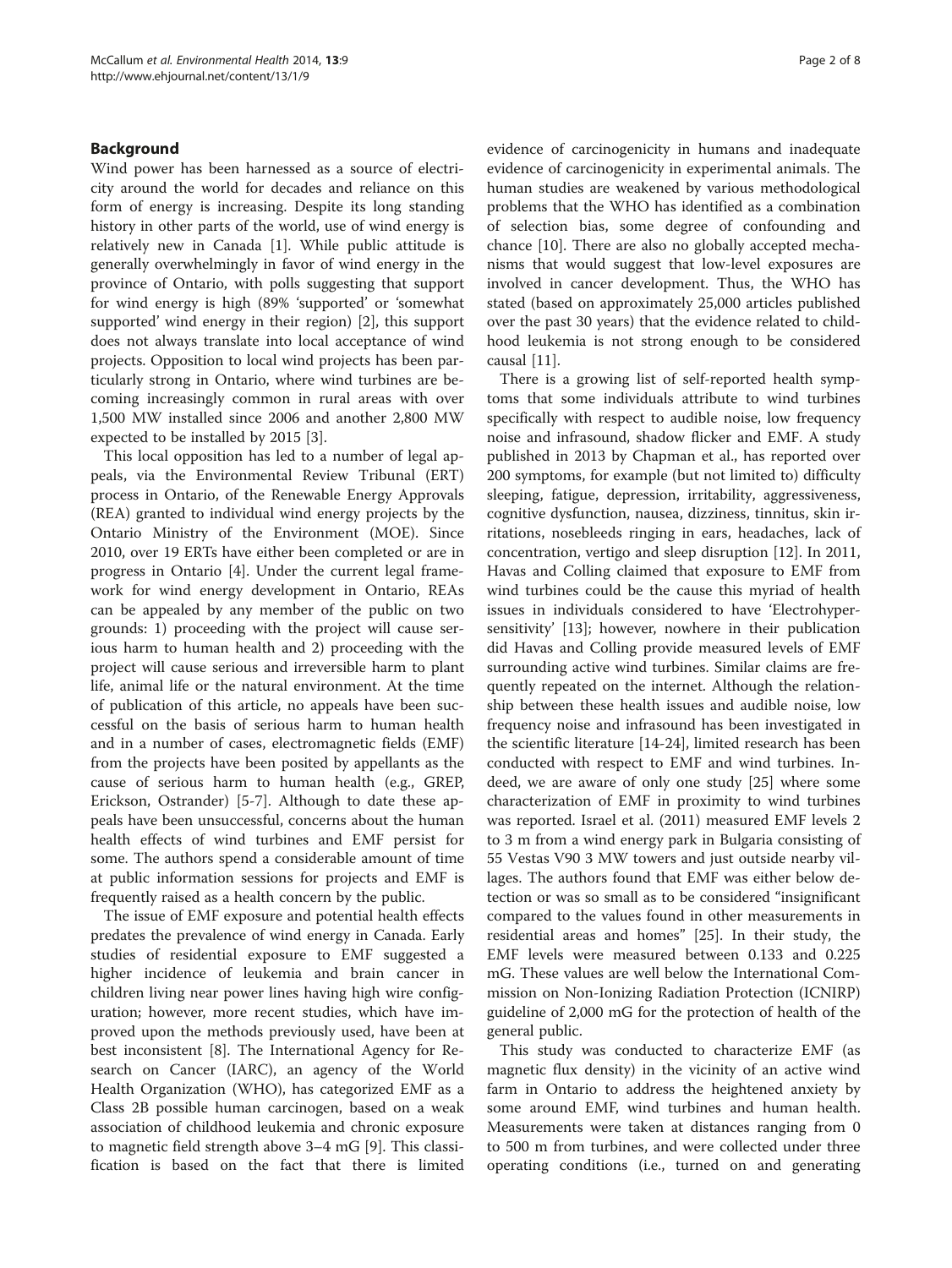power (high wind), turned on, drawing power and not generating power (low wind), and turned off and not drawing power from the grid (shut off)). Measurements were also collected in the vicinity of below and above ground electrical infrastructure (collector lines and substation), a 500 kV transmission line, and outside of a number of local homes in the wind farm area. Results are compared to EMF levels commonly encountered elsewhere in Canada and to existing guidelines.

# **Methods**

The study was carried out at the Kingsbridge 1 Wind Farm located near Goderich, Ontario, Canada. Spot measurements of magnetic field (i.e., magnetic flux density measured in units of milliGauss or mG) were obtained using a factory calibrated F.W. Bell ELF Gauss/ Tesla Meter (model number 4180). The technical specifications of this meter include a minimum resolution of 0.1 mG and a measuring range of 0.1 mG to 599 mG with an accuracy of  $\pm 2\%$ . The field study, including equipment, standard measurement methodologies (e.g., 1 m above ground), and other considerations (e.g., distance, humidity, multiple sources), was developed in accordance with international protocols such as the Institute of Electrical and Electronics Engineers (IEEE) "Standard Procedures for Measurement of Power Frequency Electric and Magnetic Fields from AC Power Lines" [[26-28](#page-7-0)]. All measurements were collected in 3 axis mode (XYZ), which provides a summation of the maximum magnetic flux density from all three dimensions surrounding the meter, and offers an indication of overall magnetic field level. For each measurement, the EMF meter was held 1 m above ground level and was allowed to stabilize for 5 seconds before the highest reading was recorded. Approximately 10% of measurements were collected in duplicate for quality assurance and control.

Magnetic field measurements were taken in the vicinity of 15 Vestas 1.8 MW wind turbines (Figure [1\)](#page-3-0). One of the turbines was non-operational; this allowed measurements that could be used as a control. For each of the 15 turbines, the same series of measurements were taken. An initial reading was taken at the base of each turbine near the access door and another reading was taken 0.5 m away from the base, on the opposite side of the underground collector line. Subsequent measurements were taken at 2 m, 5 m, 10 m, 50 m, 100 m, 150 m and 200 m from the turbine. In a few instances, the surroundings allowed us to measure magnetic field levels at greater distance (i.e., up to 500 m) from the base of the turbine. Distances from the turbines were measured using a rangefinder (Cabela's 800 by Bushnell). All of the turbines were located on agricultural land and surrounded by crops.

Measurements were collected under three different operational scenarios. In the first scenario ('high wind'), measurements were collected when the wind was blowing at a sufficient speed to rotate the turbine blades and allow for power generation. In the second scenario ('low wind'), the measurements were taken when the wind speed was insufficient to generate power, but the turbine was drawing power from the grid to ensure general maintenance and operations. For the third scenario ('shut off'), measurements were collected when the turbines and associated collector lines were powered off completely.

In addition to the turbines, readings were taken above the buried collector lines (27.5 kV) for each turbine, beneath the overhead power lines (27.5 kV) and at the two wind farm substations. In addition, measurements were taken at the 500 kV line running from the Bruce Nuclear plant through the wind farm. For the 500 kV line, measurements were taken 1 m above ground moving away from the line at 5 m increments until background levels (0.2-0.3 mG) were reached. EMF readings were also taken immediately outside of seven project-participating homes (with landowner permission) in the study area that were 512–656 m to the closest wind turbine.

All magnetic field measurements were collected between 8 am and 6 pm on July  $29<sup>th</sup>$  and  $30<sup>th</sup>$ , 2013. Measurements associated with the high wind scenario were collected on the first day since wind conditions in the area were ideal for power generation (average wind speed of 5.4 m/s; range =  $3.3 - 7.6$  m/s). The low wind and shut off scenario measurements were collected on the second day when wind speeds were lower (average speed 3.3 m/s; range =  $0.2 - 4.9$  m/s). The temperature for both days ranged from 15-21°C and weather conditions varied from overcast and rainy to sunny over the course of the study, with a relative humidity at 3.5 m above ground surface of 76% on July 29th and 69% on July 30th. All wind speed and temperature data for the study were provided by Zephyr North from two meteorological (MET) towers in the area [[29](#page-7-0)].

# Results

Over 600 magnetic field measurements were collected at various distances from the wind turbines, homes, collector/transmission lines, and substations within the Kingsbridge 1 Wind Farm near Goderich, Ontario. Out of the 15 turbines measured, three were excluded since they were located in close proximity to other sources of EMF that caused interference (e.g., 500 kV transmission line), and one turbine was measured as a control since it is still standing but no longer operational. Where duplicate measurements were taken, the higher of the two values was used in the data analysis to maintain conservatism. There was excellent agreement between the duplicate samples, with readings either being identical or varying by  $\pm$  0.1 mG.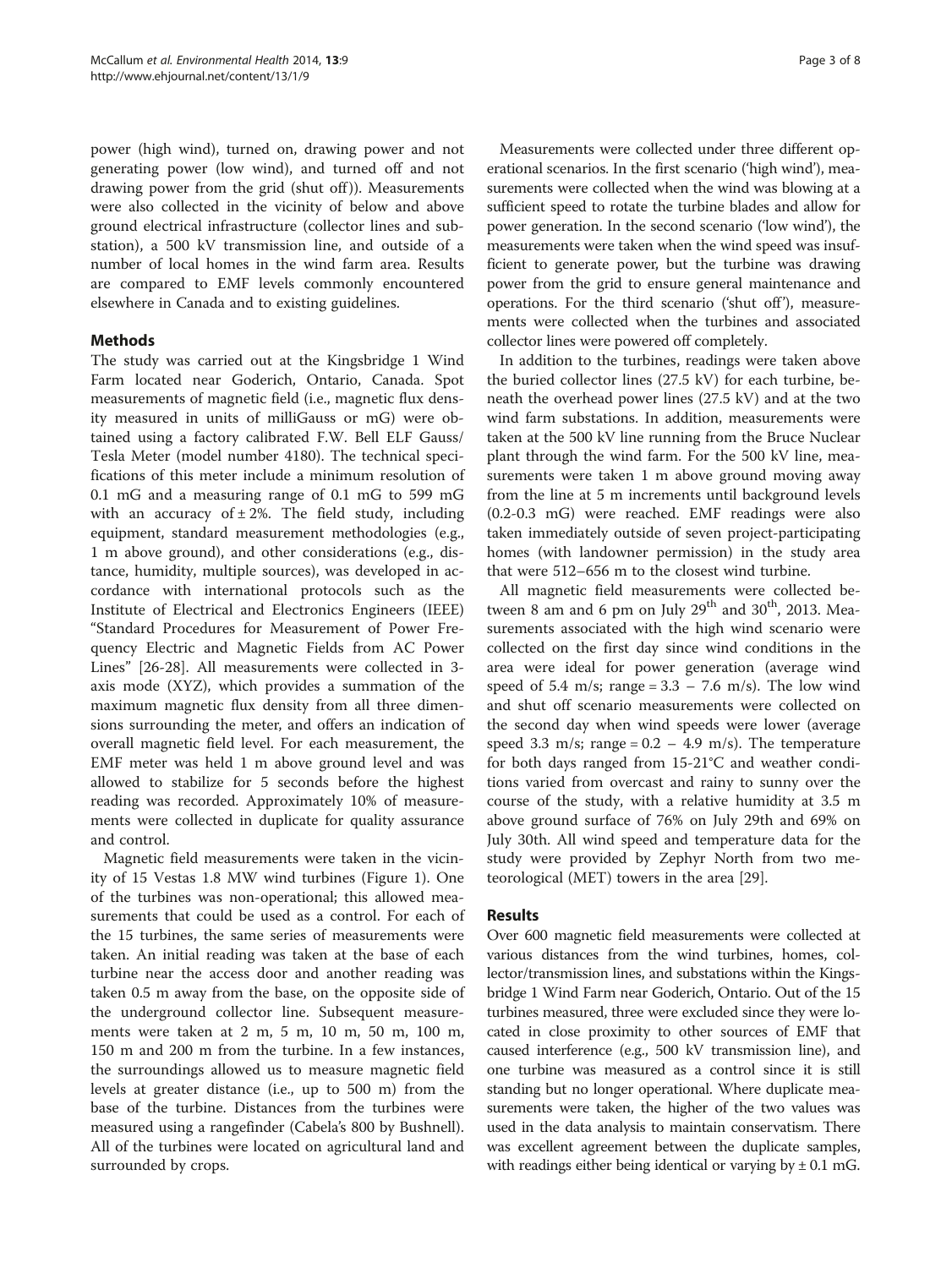lines and turbine locations (samples collected around T1-T3, T6, T7, T11, T17, T18, T22, T25 and T29). Samples were also collected around T19, which was non-operational (not connected to the grid) and was used in this study as a control.

<span id="page-3-0"></span>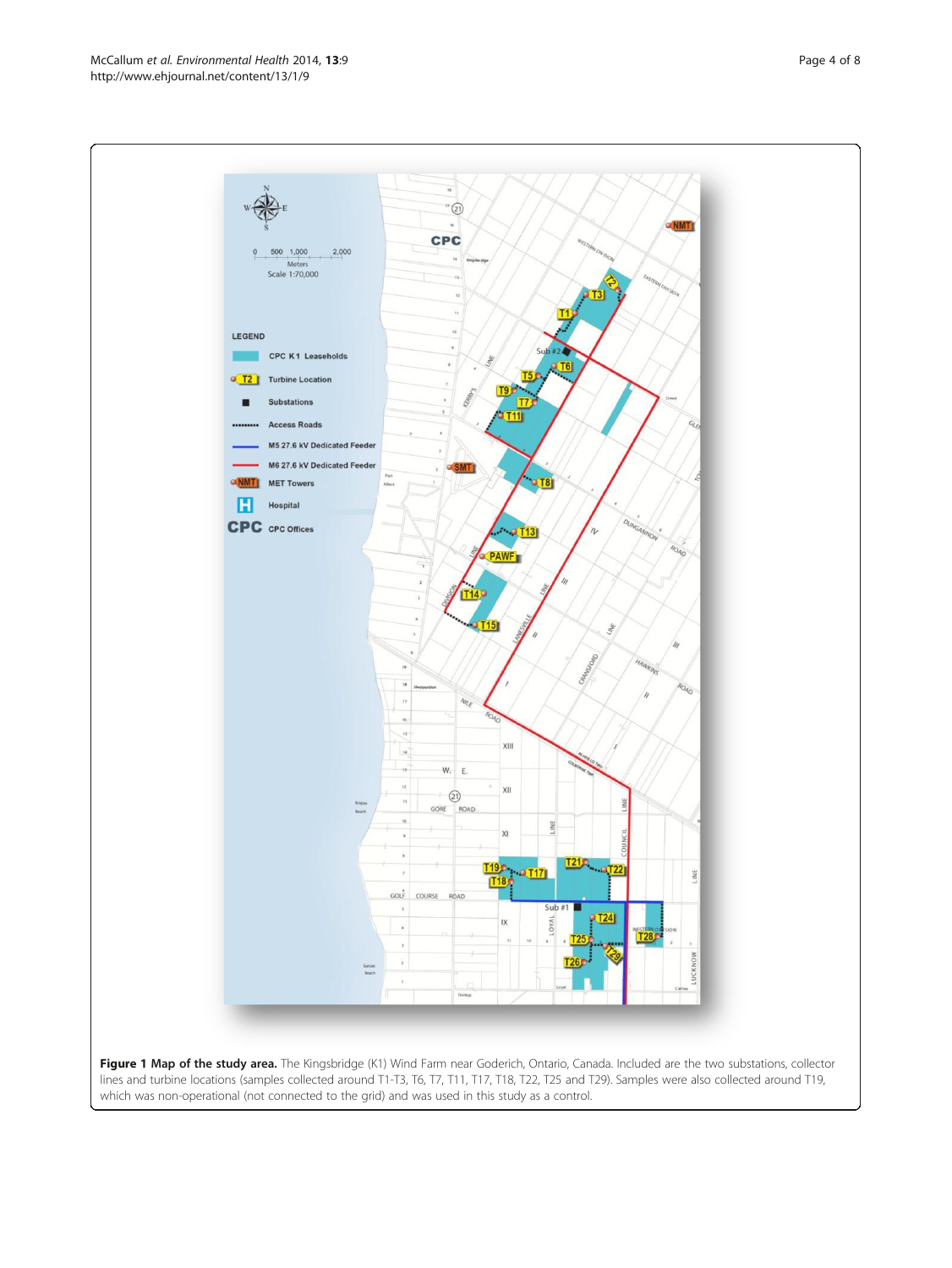Measurements taken around the turbines under the 'shut off' scenario were considered representative of baseline or background conditions given that they were not located in the proximity of any other known EMF sources. This baseline value was approximately 0.3 mG, regardless of distance from the turbines (Figure 2). Similar values (ranging from 0.2 to 0.3 mG) were also observed in proximity to the control (non-operational) turbine. Higher levels (mean: 0.9 mG; maximum: 1.1 mG) were detected at the base of the turbine under both the 'high wind' and 'low wind' conditions, but as expected based on the inverse power law, these levels rapidly diminished with distance from the turbine, becoming indistinguishable from background within approximately 2 m of the base of the turbines (Figure 2). In one case (not shown) magnetic fields were measured out to 500 m from the turbine where they remained within background levels. The lack of difference in magnetic field levels between the turbines operating under 'high wind' (generating power) and 'low wind' (not generating power) scenarios suggests that the measured magnetic fields are related to the power drawn by the turbine for maintenance and operations, rather than due to electricity generated by the turbine when it is spinning. Simply put, the low level measurements of EMF immediately adjacent to the access door of the turbines at their base were the same irrespective of the operating condition of the turbine.

For the seven houses assessed in this study, magnetic field measurements taken immediately outside (within 1 m) of the homes were consistently 0.4 mG, with the exception of one house that was vacant and had no power connections (0.2 mG). It is believed that this



slight elevation above background is related to EMF generated within the home (i.e., wiring and use of electric devices). This is based on the fact that measurements collected outside of a home with no power connection were within background levels (0.2 mG). Despite this slight difference, all of the measurements taken outside of homes were <0.5 mG and considered to be very low.

Magnetic fields were also measured immediately above the buried 27.5 kV collector lines associated with each of the wind turbines included in the study. The readings were taken 1 m above ground and were consistently within measured study area background levels (0.2-0.3 mG). The overhead lines (27.5 kV) running along various roadways where the collector lines from the turbines went above ground and connected to the substations were also measured at 8 locations within the study area. Immediately beneath the power lines, magnetic field levels ranged from 0.3-16.5 mG (mean = 4.1 mG) and decreased to background within 10–25 m.

Additionally, magnetic field measurements were collected immediately beneath the 500 kV transmission lines that run through the wind farm and are not at all associated with the wind project. Measurements were collected at various distances away until background levels were reached. Directly under the line, the magnetic field was approximately 46 mG, decreasing to 13 mG by 20 m, and reaching background (0.3 mG) by 115 m. The magnetic fields associated with the 500 kV power line were compared to the levels measured near wind turbines, where EMF levels immediately beneath the 500 kV line were almost 50 times higher than directly below the wind turbines operating under the 'high wind' scenario (Figure 3).

The two substations located within the study area were also measured to characterize potential magnetic field exposure. This was undertaken based on our awareness that

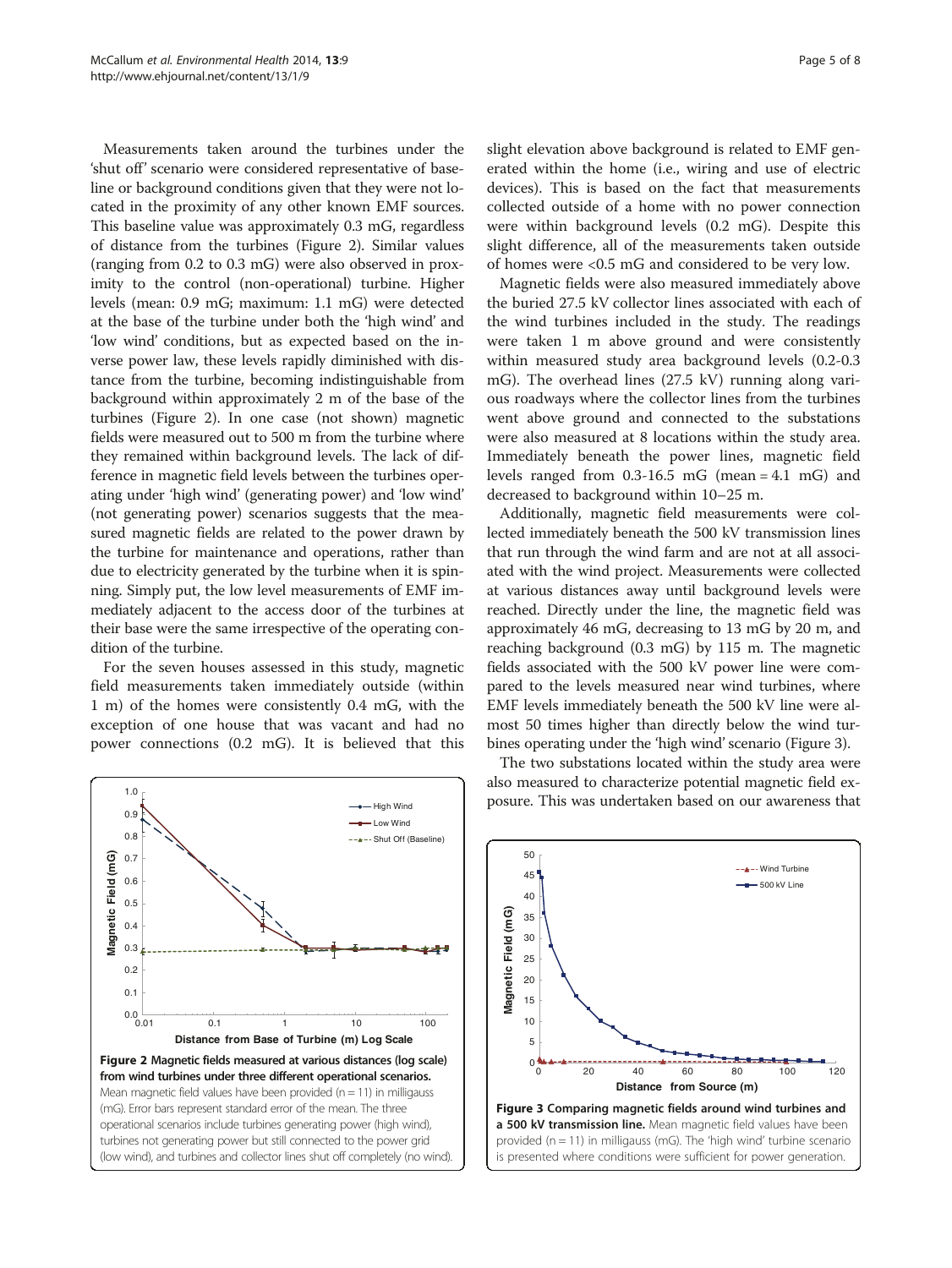<span id="page-5-0"></span>there are a number of individuals that claim living nearby wind turbine project substations could adversely impact health. Each substation was surrounded by a metal fence; therefore, proximity measurements were limited to the fence line that was from 1.5 - 8 m away from the substation structure. This was considered acceptable since the fence prevents anyone from coming closer to the substation, thus fence line measurement would be the best way to characterize potential exposure. The magnetic field levels at the substations ranged from 0.2-4.1 mG when the turbines were operating under the 'high wind' scenario and ranged from 0.3-1.9 mG under the 'shut off' scenario.

## **Discussion**

EMF, radio waves, microwaves, visible light and x-rays are components of the electromagnetic spectrum. Each one of these forms of energy travels in waves and the strength of their energy is directly related to their wavelength [[30](#page-7-0)]. For example, EMF associated with electricity is called extremely low frequency (ELF) because it is found below 300 Hz. In other words this type of energy moves at less than 300 waves per second. More specific to Canada, EMF associated with electricity is called power frequency EMF and travels at 60 Hz. ELF EMF has very little energy. In comparison, microwaves can travel at several billion waves per second and have enough energy to heat tissues.

Power frequency EMF are invisible lines of force that you cannot feel that surround electrical equipment, power cords, wires that carry electricity and outdoor power lines. Electric and magnetic fields can occur together or separately and are a function of voltage and current [[30\]](#page-7-0). When an appliance is plugged into the wall, an electric field is present (there is voltage but no current); when that applicance is turned on, electric and magnetic fields are present (there is both voltage and current). Both electric and magnetic fields decrease with distance; however, electric fields are also dissipated by objects such as building materials, whereas magnetic fields can pass through most materials without being diminished. On a daily basis people around the world are exposed to ELF EMF as a result of using electricity [[30](#page-7-0)].

To our knowledge this study is the first to provide quantitative measurements of EMF around wind turbines in Canada. One potential limitation of this study is that the transformers associated with the Kingsbridge 1 Wind Farm were located in the hub of the turbines, approximately 80 m above ground. There are a number of wind turbines that have pad mounted transformers located at ground level, which could potentially generate higher localized levels of EMF. However, preliminary data collected at a 110 Vestas V82 wind turbine with a pad mounted transformer from a nearby project location, suggests that although magnetic field levels tend to be higher at the base of the turbine transformer (67 mG), they drop off to background (0.2-0.3 mG) within 8 to 10 m. This indicates that despite the type of wind turbine (i.e., hub vs. pad mounted transformer) the EMF levels in the vicinity of wind turbines, especially at distances associated with typical residential setbacks, are considerably lower than the ICNIRP guideline for the general public (2,000 mG) [\[31\]](#page-7-0).

Measurements collected in the vicinity of the 27.5 kV and 500 kV power lines were consistent with, if not lower than, those reported for typical 27.5 kV and 500 kV power lines by the US National Institute of Environmental Health Sciences (NIEHS). They report that a typical EMF level beneath a 500 kV line would be 86.7 mG, reducing to 1.4 mG at a distance of 91 m from the center of the line [[30](#page-7-0)]. Additionally, the measurements taken at nearby homes (0.4 mG) are below the level that IARC originally used for the classification of EMF as a Class 2B possible human carcinogen (3–4 mG), which was based on limited evidence of carcinogenicity in humans and inadequate evidence of carcinogenicity in experimental animals [\[9\]](#page-6-0). Moreover, given the limited levels of EMF measured around the wind farm, human exposure to EMF from wind turbines is negligible in comparison to common household exposures. For example, typical magnetic field levels associated with common household appliances reported by the NIEHS at six inches from the source, include 40 mG for a refrigerator, 50 mG for a ceiling fan, 100 mG for a dishwasher, 300 mG for a microwave, 600 mG for an electric shaver and 700 mG for a hairdryer (Figure 4) [[30](#page-7-0)].

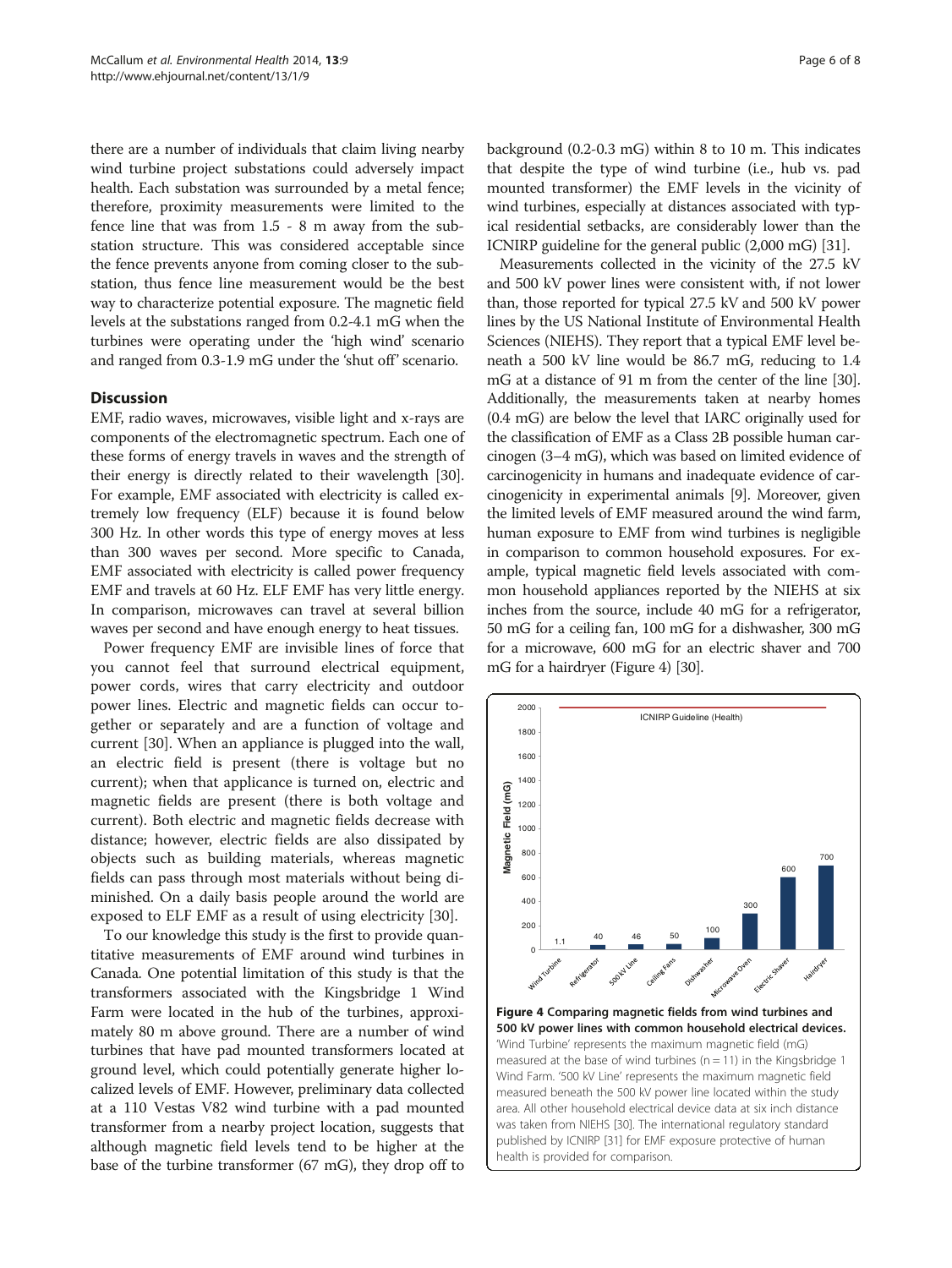<span id="page-6-0"></span>Overall, our results support the official position of Health Canada, in that: "Health Canada does not consider that any precautionary measures are needed regarding daily exposures to EMFs at ELFs. There is no conclusive evidence of any harm caused by exposures at levels found in Canadian homes and schools, including those located just outside the boundaries of power line corridors" [[32](#page-7-0)].

# Conclusions

The mean EMF level (characterized here by magnetic flux density) measured were 0.9 mG  $(n = 11)$  at the base of the wind turbines and dropped off to background levels (0.2-0.3 mG) within 2 m with levels consistently remaining at background out to 200 m and as far afield as 500 m. Additionally, magnetic fields measured at 1 m above buried collector lines were at background (0.2-0.3 mG), and readings taken below overhead 27.5 kV and 500 kV lines were consistent with other power distribution systems in North America. These results suggest that there is nothing unique to wind farms with respect to EMF exposure. In fact, magnetic field levels in the vicinity of wind turbines are lower than levels that people are exposed to on a daily basis in homes, offices and schools, and much lower than exposure we receive from many common household electrical devices (Figure [4](#page-5-0)). Our findings are consistent with those EMF measurements collected by Israel et al. (2011). Furthermore, when compared to ICNIRP guidelines, the levels of EMF measured around wind turbines were all well below levels known to cause harm to human health (Figure [4\)](#page-5-0).

Collectively, these results suggest that the EMF surrounding wind turbines and their distribution systems (i.e., 27.5 and 500 kV power lines) are similar or lower than those commonly found throughout Ontario and across Canada. There was nothing unique about the EMF readings surrounding the wind turbines. Furthermore, the magnetic fields associated with power distribution systems, including those found in the vicinity of wind farms, are below levels that are expected to cause harm to human health based on international regulatory guidelines. Overall, our results do not support a potential causal link between powerfrequency EMF and human health impacts at the low levels measured in the vicinity of the wind turbines.

#### Abbreviations

ELF: Extremely low frequency; EMF: Electromagnetic Field; ERT: Environmental Review Tribunal; IARC: International Agency for Research

#### Competing interests

In terms of competing interests (financial and non-financial), the authors work for a consulting firm and have worked with wind power companies.

The study was funded in part by Capital Power, Samsung and Pattern and the authors are actively working in the field of wind turbines and human health. Dr. Ollson and Dr. Knopper have acted as expert witnesses for wind power companies during a number of legal hearings. Although we make this disclosure, we wish to reiterate that as independent scientific professionals our views and research are not influenced by these contractual obligations. The authors are environmental health scientists, trained and schooled, in the evaluation of potential health risks to people and the ecosystem through exposure to environmental issues such as wind turbines.

#### Authors' contributions

LCM, CAO and LDK designed the study methodology and LCM and CAO were responsible for data collection. LCM and MWA conducted the data analysis and interpretation. LCM researched and wrote the manuscript and all authors, including GMF in his oversight of the group, reviewed and approved the final version.

#### Acknowledgements

The authors would like to acknowledge Capital Power, Samsung and Pattern for providing partial funding for this study. Additionally, we thank Dan Hayden and Stewart Russell of Capital Power for their assistance in providing site information and obtaining permission to access the study area as well as the home owners who allowed access to their properties. The authors would also like to acknowledge Zephyr North for providing valuable meteorological data.

#### Author details

<sup>1</sup>Department of Physical and Environmental Sciences, University of Toronto at Scarborough, Toronto, Ontario, Canada. <sup>2</sup>Intrinsik Environmental Sciences Inc, 500 - 6605 Hurontario Street, L5T 0A3, Mississauga, Ontario, Canada.

Received: 7 October 2013 Accepted: 7 February 2014 Published: 15 February 2014

#### References

- CanWEA. [[http://www.canwea.ca/wind-energy/index\\_e.php\]](http://www.canwea.ca/wind-energy/index_e.php)
- 2. Ipsos Reid. [[http://www.canwea.ca/pdf/ipsosreid\\_ontariosurvey.pdf\]](http://www.canwea.ca/pdf/ipsosreid_ontariosurvey.pdf)
- 3. IESO: Wind Power in Ontario. [\[http://www.ieso.ca/imoweb/marketdata/](http://www.ieso.ca/imoweb/marketdata/windpower.asp) [windpower.asp](http://www.ieso.ca/imoweb/marketdata/windpower.asp)]
- 4. Ontario Environmental Registry. [\[http://www.ebr.gov.on.ca/ERS-WEB-External/](http://www.ebr.gov.on.ca/ERS-WEB-External/searchNotice.do) [searchNotice.do](http://www.ebr.gov.on.ca/ERS-WEB-External/searchNotice.do)]
- 5. Monture v. Ministry of the Environment (MOE): Grand Renewable Energy Park, 12-045/12-052/12-053/12-055 to 12–071, Ontario Environmental Review Tribunal; 2012.<http://www.ert.gov.on.ca/english/home.html>.
- 6. Erickson v. Ministry of the Environment (MOE): 10-121/10-122, Ontario Environmental Review Tribunal; 2011. [http://www.ert.gov.on.ca/english/](http://www.ert.gov.on.ca/english/home.html) [home.html.](http://www.ert.gov.on.ca/english/home.html)
- 7. Alliance to Protect Prince Edward County v Ministry of the Environment (MOE): 13-002/13-003, Ontario Environmental Review Tribunal; 2013. [http://](http://www.ert.gov.on.ca/english/home.html) [www.ert.gov.on.ca/english/home.html.](http://www.ert.gov.on.ca/english/home.html)
- 8. Miller AB, Green LM: Electric and magnetic fields at power frequencies. Chronic Dis Can 2010, 29:69–83.
- 9. International Agency for Research on Cancer (IARC): Volume 80 Non-Ionizing Radiation, Part 1: Static and Extremely Low-Frequency (ELF) Electric and Magnetic Fields Summary of Data Reported and Evaluation. In IARC Monographs on the Evaluation of Carcinogenic Risks to Humans. Geneva: World Health Organization; 2002.
- 10. World Health Organization (WHO): Electromagnetic Fields and Public Health. [[http://www.who.int/peh-emf/publications/facts/fs322/en/index.html\]](http://www.who.int/peh-emf/publications/facts/fs322/en/index.html)
- 11. World Health Organization (WHO): Extremely Low Frequency Fields. [[http://www.who.int/peh-emf/publications/Complet\\_DEC\\_2007.pdf?ua=1\]](http://www.who.int/peh-emf/publications/Complet_DEC_2007.pdf?ua=1)
- 12. Chapman S, St George A, Waller K, Cakic V: The Pattern of Complaints about Australian Wind Farms Does Not Match the Establishment and Distribution of Turbines: Support for the Psychogenic, 'Communicated Disease' Hypothesis. PloS one, 8.
- 13. Havas MCD: Wind turbines make waves: why some residents near wind turbines become ill. B Sci Technol Soc 2011, 31:414–426.
- 14. Pedersen E, Waye KP: Perception and annoyance due to wind turbine noise a dose–response relationship. J Acoust Soc Am 2004, 116:3460–3470.

on Cancer; ICNIRP: International Commission on Non‐Ionizing Radiation Protection; kV: kilovolt; MET: Meteorological; mG: milligauss; MOE: Ontario Ministry of the Environment; MW: Megawatt; NIEHS: US National Institute of Environmental Health Sciences; REA: Renewable Energy Approval; WHO: World Health Organization.